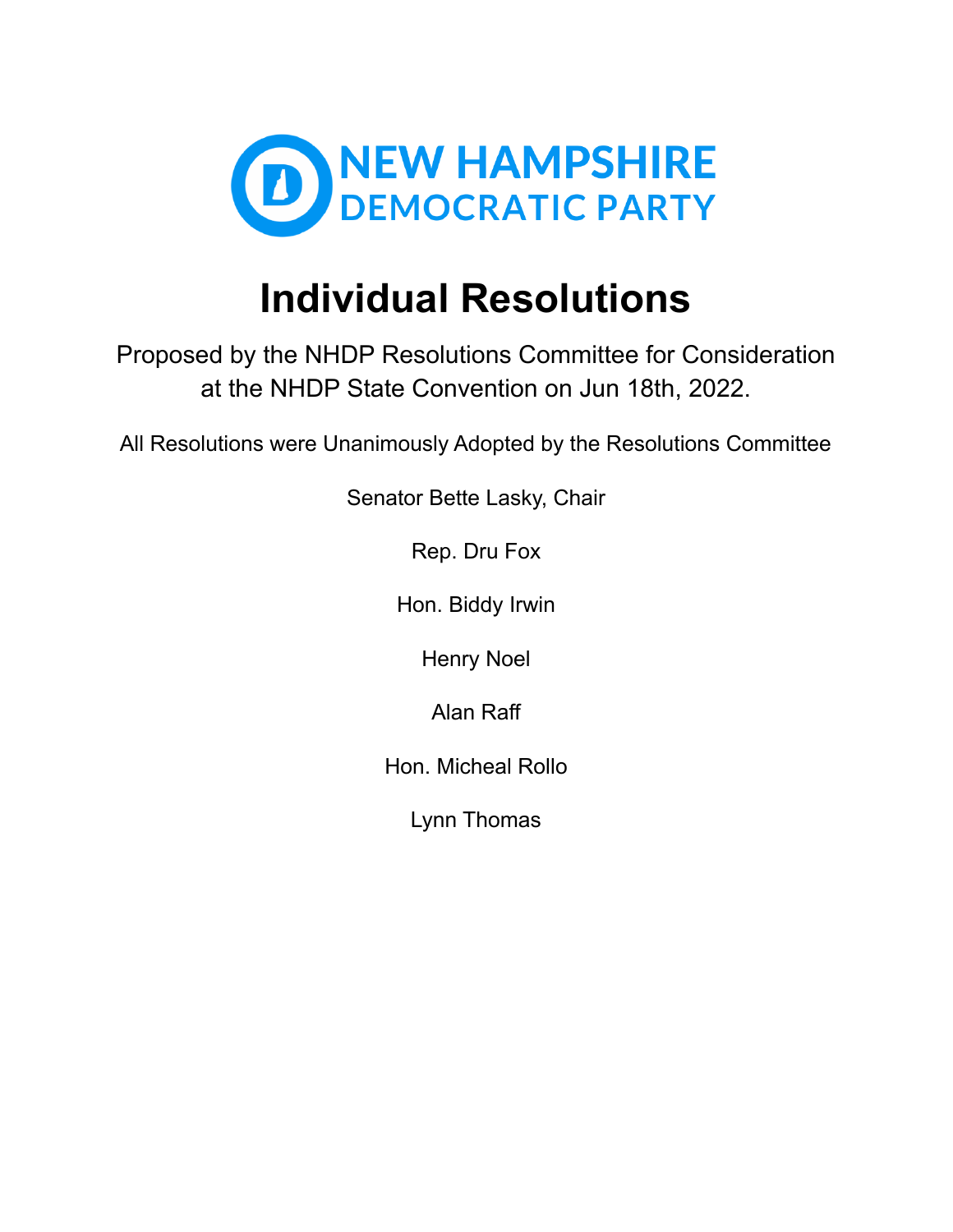# **Topic: A Resolution Celebrating the Commitment of AAPI Dems Caucus's Appointment to the NHDP State Committee.**

Primary Sponsor: Shideko Terai

Co-Sponsors: Cora Quisumbing-King, Sumathi Madhure, Luz Bay, Nikhil Vootkur,

Daniel Dong

Date Submitted: May 6, 2022

# **A Resolution Related to Celebrating the Commitment of Asian American & Pacific Islander Caucus's Appointment, for Consideration by the New Hampshire Democratic Party Convention on Saturday, June 18, 2022.**

WHEREAS, our unity and organization will allow us to increase our power and influence so that we are better able to address key issues in our Asian American & Pacific Islander (AAPI) communities; and

WHEREAS, we are diverse, honoring different cultural backgrounds, and united in our shared purpose to advocate for our AAPI communities; and

WHEREAS, we embrace collective liberation in the context of an anti-racist organizing culture that promotes the powerful, accountable racial justice contributions of the other NHDP caucuses by recognizing diversity in the spirit of inclusivity; and

WHEREAS, we celebrate that Democrats are united with the AAPIs in advocating for equal access to education, social services, health and other government programs and services; protection against hate crimes and defense of civil rights and liberties; migrant/immigrant rights and dignity; protection against all forms of discrimination and exploitation in the workplace; protection of the environment; and

WHEREAS, we acknowledge the enduring relationship between Democrats nationally and the AAPI communities resulting from a long history of shared values and respect for community and individual opportunity and in which AAPIs are the fastest-growing racial/ethnic group in the country, with more than 15 million citizens nationwide; and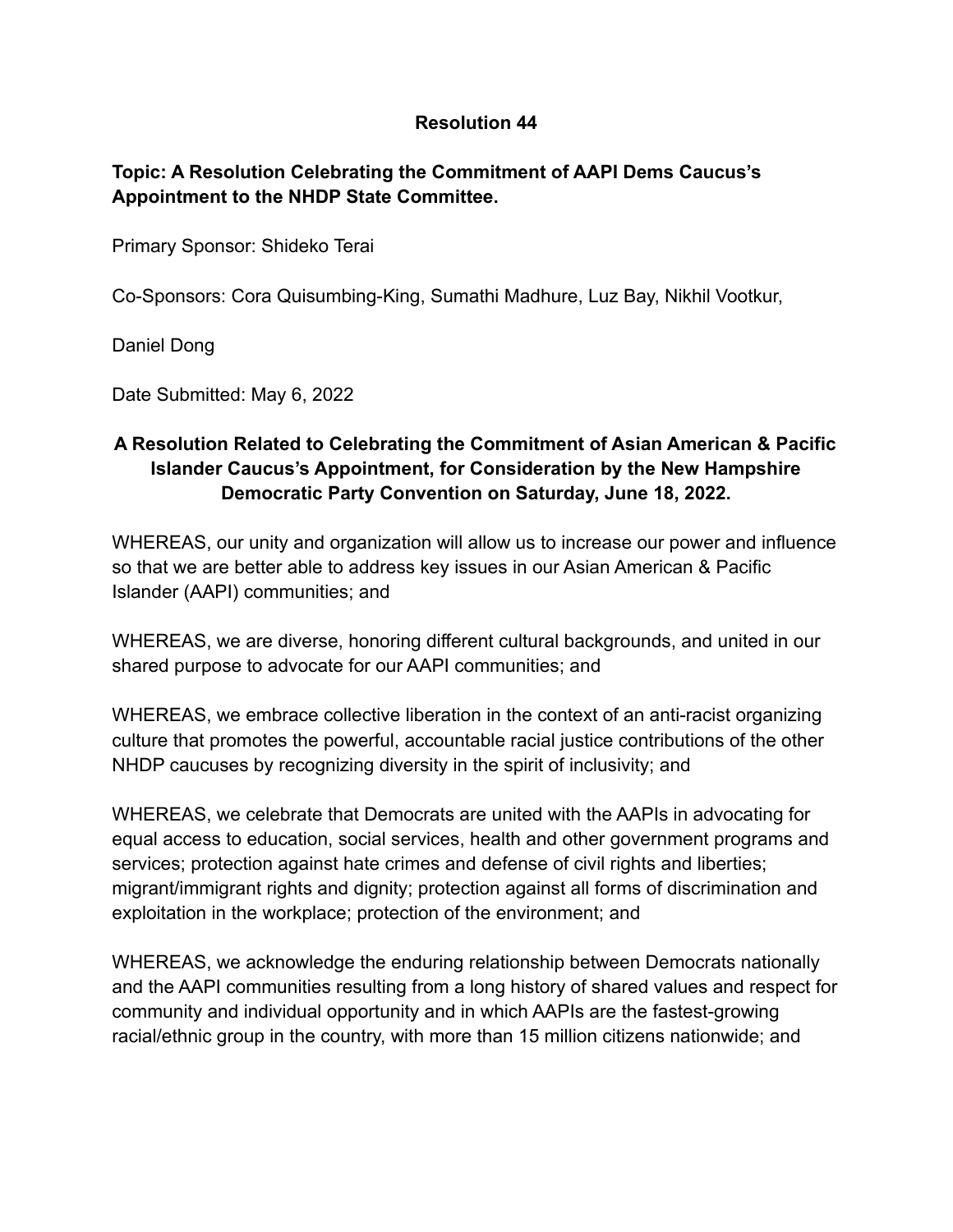WHEREAS, we inform the members of NHDP that the AAPI immigrants are those from East Asia (EA), South Asia (SA), Southeast Asia (SEA) as well as the Pacific Islands (PI) in which Pacific Islanders refers to people having origins in any of the original peoples of Hawaii, Guam, Samoa and other Pacific Islands; and

WHEREAS, we highlight the accomplishments of AAPI Dems thus far which have been in 2019-2020 to: create a Private Facebook Group on March 15, 2019 and Public Page soon after the Affirmative Action Committee convened; celebrate NH AAPI sisters and brothers who ran as delegates to the 2020 DNC (Feb 2020); increase membership on Facebook Private Group; organize phone banking and post card writing as part of GOTV 2020; identified AAPIs on VoteBuilder (ongoing); convened three caucuses for members: June election of officers, Sept election of SA officer, and December caucus to elect EA/PI officer & review accomplishments; enhance Bylaws template from NHDP by including AAPI goals gleaned from selected AAPI caucuses (Bylaws approved July 2020); endorse local AAPI candidates running for the State House & other positions (Dan Dong, Latha Mangipudi, Ben Ming, Safiya Wazir, Madalasa Gurung); conducted monthly officer meetings; and

WHEREAS, in 2021 our highlighted accomplishments include: organize deftly and quickly mobilize a #StopAsianHate rally (March 21, 2021 in Concord) with over 300 people joining us in response to the murders of Asians in Atlanta (March 16 , 2021); publish a statement by AAPI Dems in response to Rep. Nicole

Klein-Knight,D-Manchester, for using the "N" word repeatedly in conversation with a Black activist after he testified at a committee hearing; publish a statement of solidarity with the Latino Caucus to lift Title 42; seven caucus meetings plus a special caucus to elect a new

treasurer to fill a vacant seat; National Day of Service for Afghan refugees in collaboration with Ascentria & Hollis Rotary Club; and other online events celebrating cultural holy/holidays within the AAPI community; Lessons Learned from My Campaign presentation and discussion; and plans for a virtual event, Our Voice, Our Vote – Your Voice, Your Power with keynote speaker Bel-Leong Hong (AAPI Victory Alliance) on Wednesday, October 5, 2022 at 6 PM; and

THEREFORE BE IT RESOLVED, that the 2022 New Hampshire Democratic State Convention lifts up and celebrates the addition of the Asian American & Pacific Islander constituency caucus to the NHDP State Committee with voting rights as explained in the newly adopted NHDP Bylaws.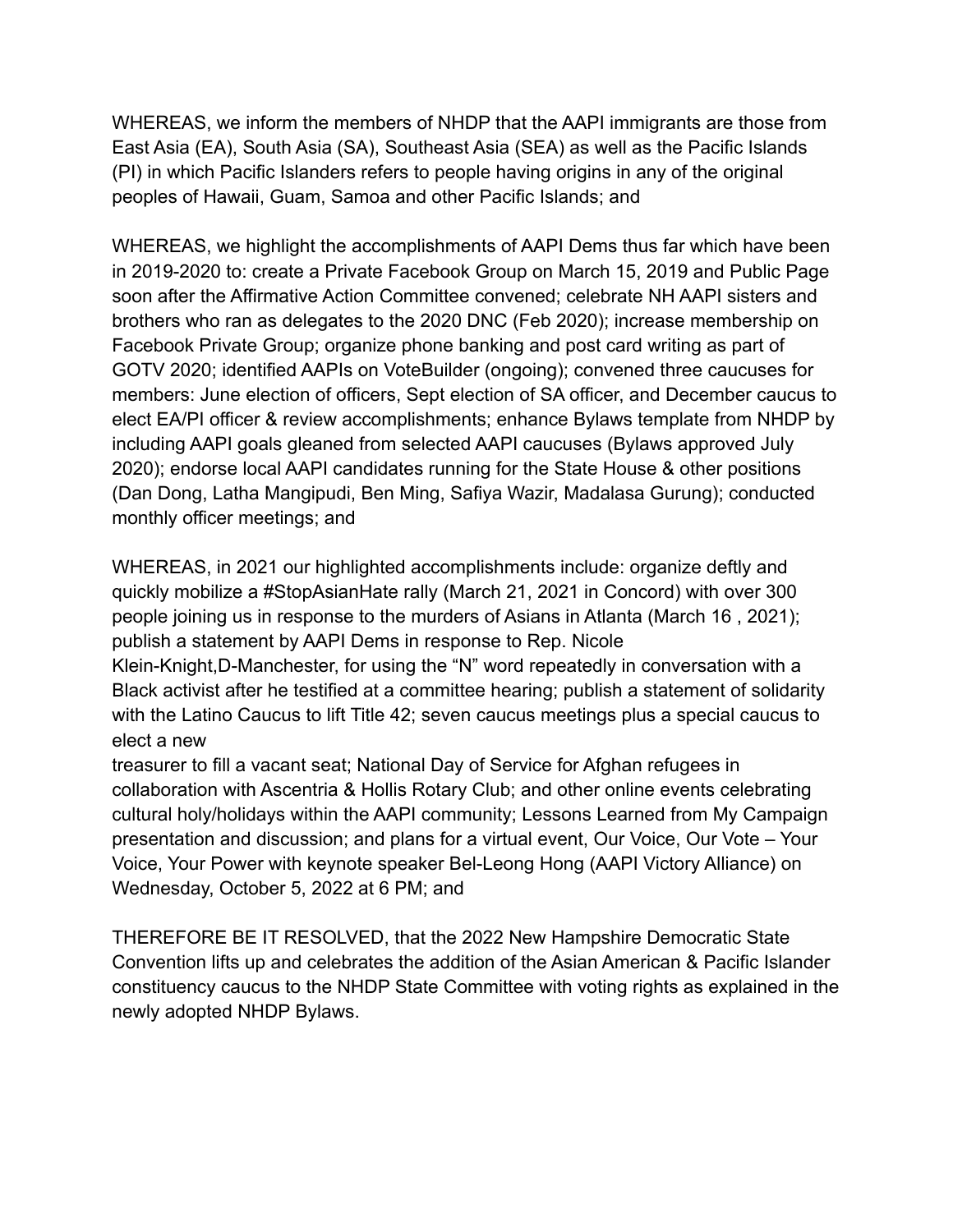# **Topic: Cancer Prevention by reducing environmental exposures and addressing climate change**

Primary Sponsor: Hon. Mindi Messmer

Co-sponsors: Burt Cohen, Rep. Mike Edgar, Erica de Vries, Patty McKenzie, Tom Maher, Melanie Muns, Mary McCarthy, Rep. David Meuse, Hon. Nancy Murphy, Rep. Wendy Chase, Rep. Larry Welkowitz, Sen. Peter Hoe Burling, Rep. Charlotte DiLorenzo

Date Submitted: April 26, 2022

# **Resolution calling upon the State of New Hampshire to reduce environmental exposures to prevent cancer and chronic disease and needless deaths, for Consideration by the New Hampshire Democratic Party Convention on Saturday, June 18, 2022.**

WHEREAS, the New Hampshire has lost many children and adults to cancer; and,

WHEREAS, according to the Centers for Disease Control and Prevention (CDC), the state of New Hampshire has the highest rate of pediatric cancer in the nation; and,

WHEREAS, according to the CDC New Hampshire has the highest rates of several cancers in the nation; and,

WHEREAS, there is a double pediatric cancer cluster in a five-town area on the NH Seacoast; and,

WHEREAS, the citizens of Merrimack NH experience elevated rates of at least four cancers; and,

WHEREAS, exposure to per- and polyfluoroalkyl substances or "PFAS" is associated with more severe COVID-19; and,

WHEREAS, people with cancer are more vulnerable to severe COVID-19; and,

WHEREAS, NH citizens are exposed to PFAS, arsenic, uranium, and other agents in drinking water that are known to cause cancer; and,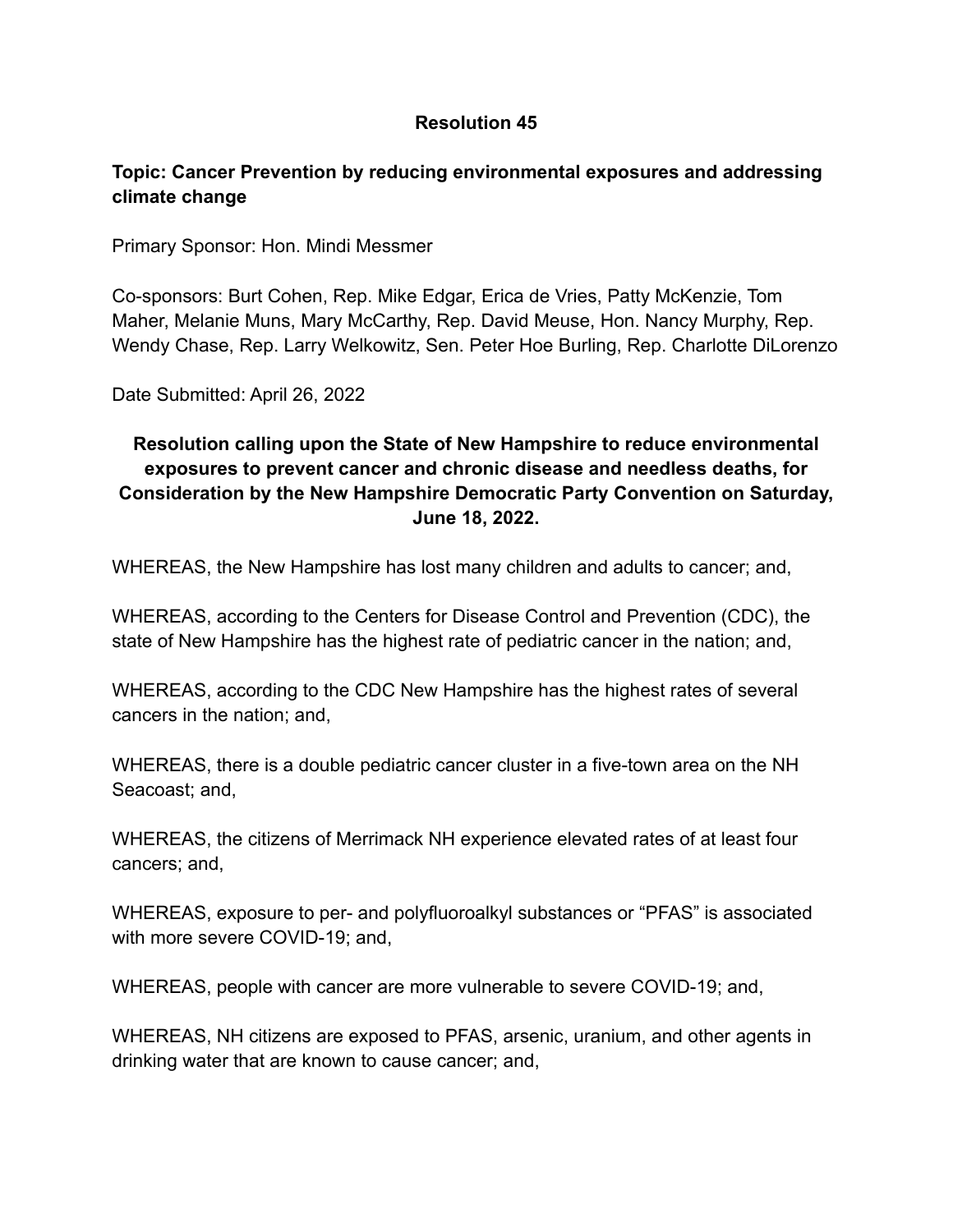WHEREAS, the suffering of cancer patients and their families threatens economic development when it affects economically active members of society; and,

WHEREAS, the cost of cancer and chronic disease is a burden on NH's economy and the healthcare system; and,

WHEREAS, according to the US Department of Health and Human Services at least two-thirds of cancers could be prevented by minimizing environmental causes; and,

WHEREAS, New Hampshire has lost many child and adult lives to cancer which may have been prevented; and,

WHEREAS, climate change is progressing and stressors result in increased cancers and more severe cancer outcomes; and,

NOW, THEREFORE, BE IT RESOLVED, that the New Hampshire Democratic Party prioritizes reducing cancer incidence, mortality, and encouraging, and implementing policies aimed at reducing environmental exposures; and, that the New Hampshire Democratic Party prioritizes policy that reduces the state's contribution to emissions that cause climate change; and, that the New Hampshire Democratic Party supports COVID-19 policies and public health recommendations that protect the most vulnerable to severe outcomes including those with cancer; and, that the New Hampshire Democratic Party supports policy to improve the quality of life of cancer patients and their families by supporting policies that improve early detection, diagnosis, treatment, rehabilitation, and palliative care.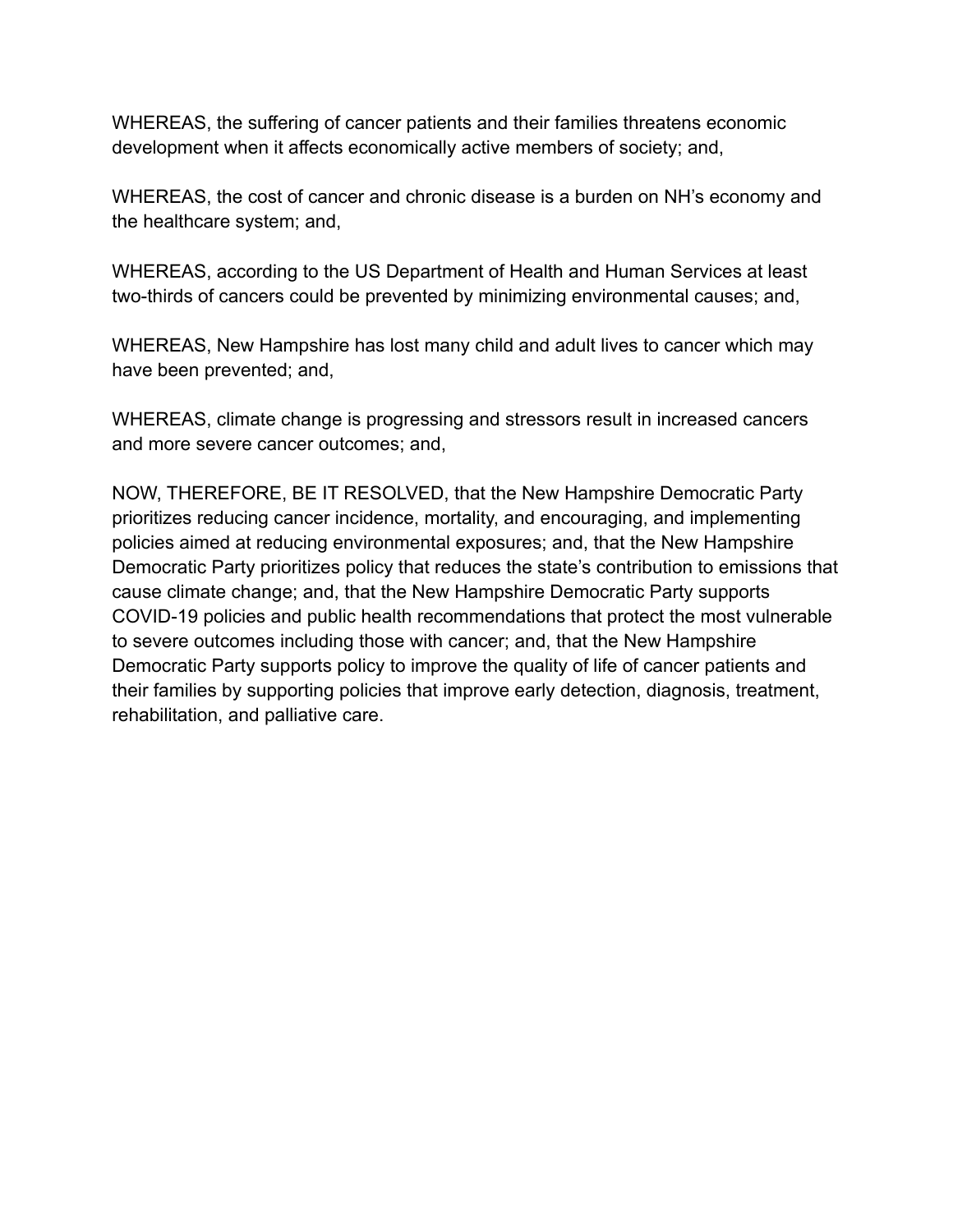#### **Topic: A Resolution Honoring the New Hampshire Congressional Delegation**

Primary Sponsor: Hon. Raymond Buckley

Co-Sponsors: The Democratic Mayors of New Hampshire; Andrew Hosmer, Jim Bouley, Jim Donchess, Deaglan McEachern, Dale Girard, Paul Grenier, Joyce Craig, Dana Hilliard, Bob Carrier

Date Submitted: May 6, 2022

# **Honoring the New Hampshire Congressional Delegation, for Consideration by the New Hampshire Democratic Party Convention on Saturday, June 18, 2022.**

WHEREAS, U.S. Senator Jeanne Shaheen, U.S. Senator Maggie Hassan, Congresswoman Ann McLane Kuster and Congressman Chris Pappas have been steadfast leaders throughout the COVID-19 pandemic by delivering unprecedented federal relief to help New Hampshire communities respond to and recover from the public health emergency and

WHEREAS, U.S. Senator Jeanne Shaheen, U.S. Senator Maggie Hassan, Congresswoman Ann McLane Kuster and Congressman Chris Pappas have been champions for reproductive rights and fought tirelessly to protect access to safe and legal abortion and

WHEREAS, U.S. Senator Jeanne Shaheen, U.S. Senator Maggie Hassan, Congresswoman Ann McLane Kuster and Congressman Chris Pappas have defended the integrity of our democracy and fought to strengthen voting rights and

WHEREAS, U.S. Senator Jeanne Shaheen, U.S. Senator Maggie Hassan, Congresswoman Ann McLane Kuster and Congressman Chris Pappas have secured historic investments to address local infrastructure needs and

WHEREAS, U.S. Senator Jeanne Shaheen, U.S. Senator Maggie Hassan, Congresswoman Ann McLane Kuster and Congressman Chris Pappas have championed policies that expand access to quality and affordable health care and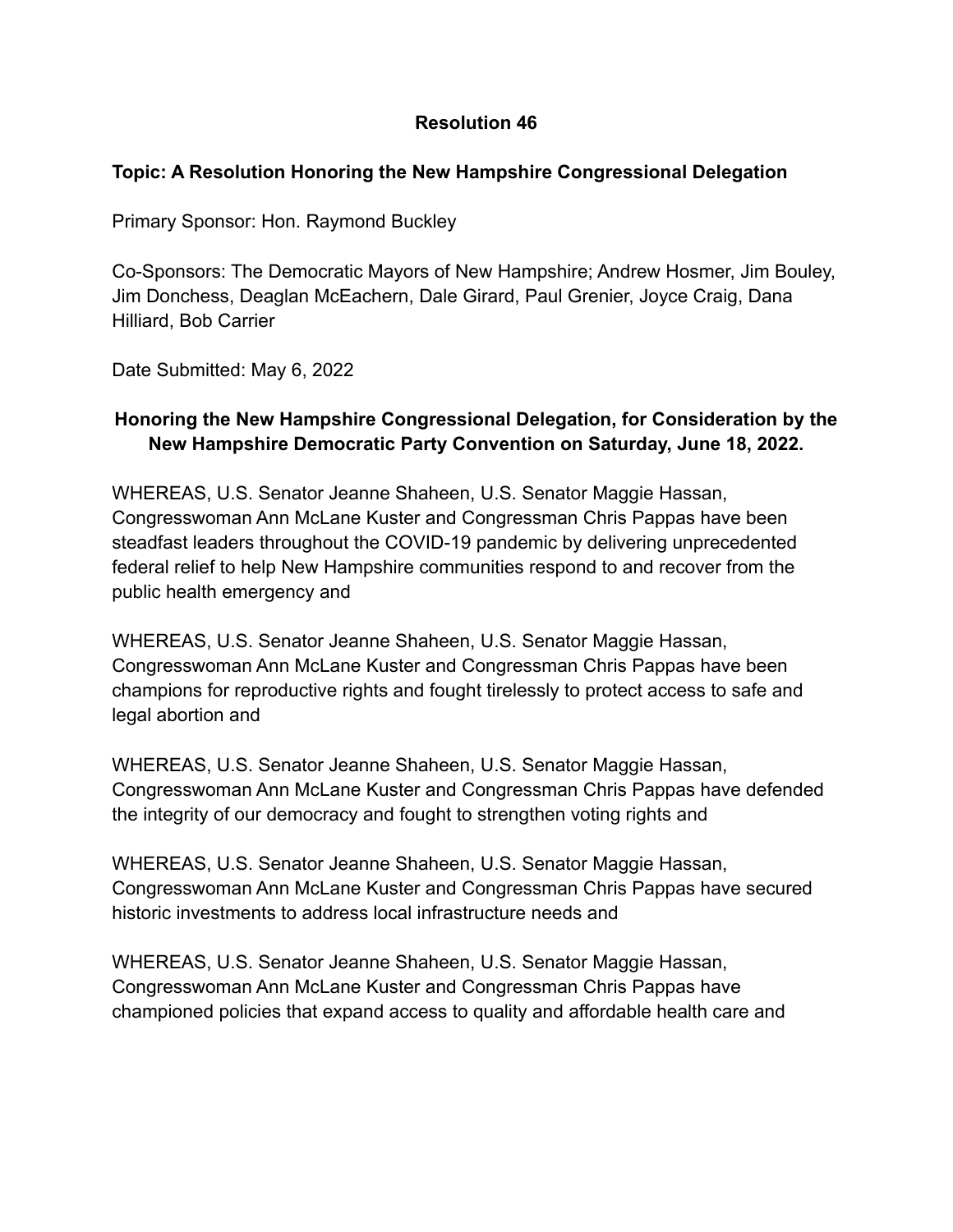WHEREAS, U.S. Senator Jeanne Shaheen, U.S. Senator Maggie Hassan, Congresswoman Ann McLane Kuster and Congressman Chris Pappas have delivered federal funds to address New Hampshire's affordable housing crisis and

WHEREAS, U.S. Senator Jeanne Shaheen, U.S. Senator Maggie Hassan, Congresswoman Ann McLane Kuster and Congressman Chris Pappas have continued to stand up for working families; and

THEREFORE BE IT RESOLVED, that the New Hampshire Democratic Party thanks our Congressional Delegation for their leadership, support and determination in continuing to deliver for Granite Staters.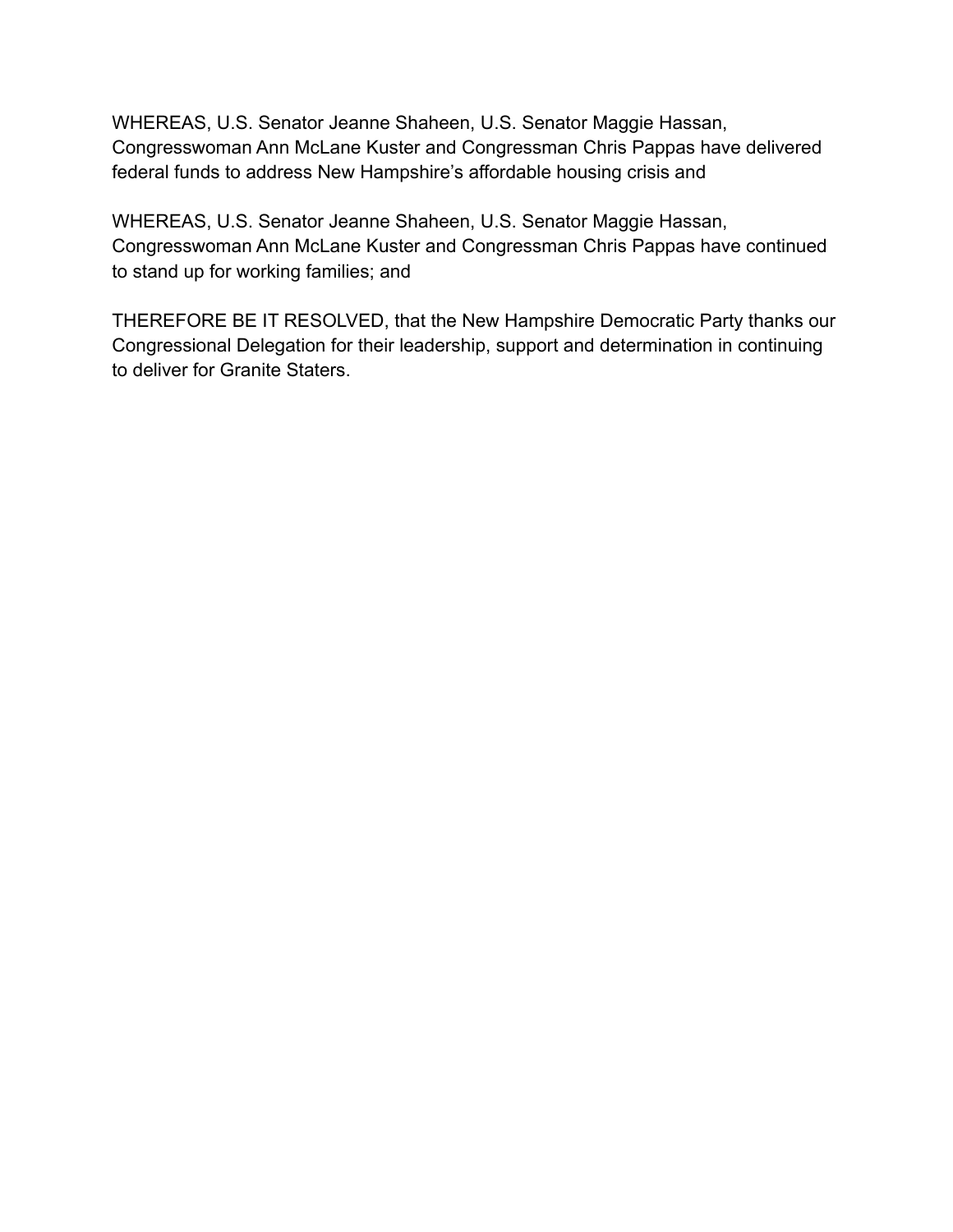## **Topic: Supporting New Hampshire's First In The Nation Primary**

Primary Sponsor: Chairman Raymond Buckley

Co-Sponsors: NHDP Officers

Date Submitted: May 6th, 2022

# **Supporting New Hampshire's First In The Nation Primary, for Consideration by the New Hampshire Democratic Party Convention on Saturday, June 18, 2022.**

WHEREAS, New Hampshire has held the first-in-the-nation presidential primary since 1920, when a Democrat in the State House sponsored legislation to enshrine our primary in state law, and

WHEREAS, Retail politics reigns supreme in the Granite State. New Hampshire is a primary that can only be won with grassroots mobilization and support. To win the FITN primary, candidates need to talk directly with and answer tough questions from voters in our biggest cities to our smallest towns. The candidates who do well in New Hampshire are the ones who spend time here, on the ground, connecting directly with a wide range of voters from the North Country to the Seacoast, and

WHEREAS, Regardless of who they are, where they come from, or how much money they have, every candidate has a level playing field in the Granite State. The size of New Hampshire means campaigns can build robust organizing programs for less money than in larger states, while allowing candidates to travel the entire state easily within a day. Our media markets are relatively inexpensive and don't require millions upon millions of dollars to fund paid advertisements. Candidates get a fair shot in the Granite State, and it has helped unknown Democratic candidates from Carter to Obama hone their campaigns and propel themselves towards winning the nomination and, eventually, the White House, and

WHEREAS, New Hampshire provides a diverse population that candidates must speak to in order to be successful, including culturally and racially diverse urban centers, rural agricultural communities, towns and cities successfully rebuilding after factories closed, and suburban communities, just to name a few, and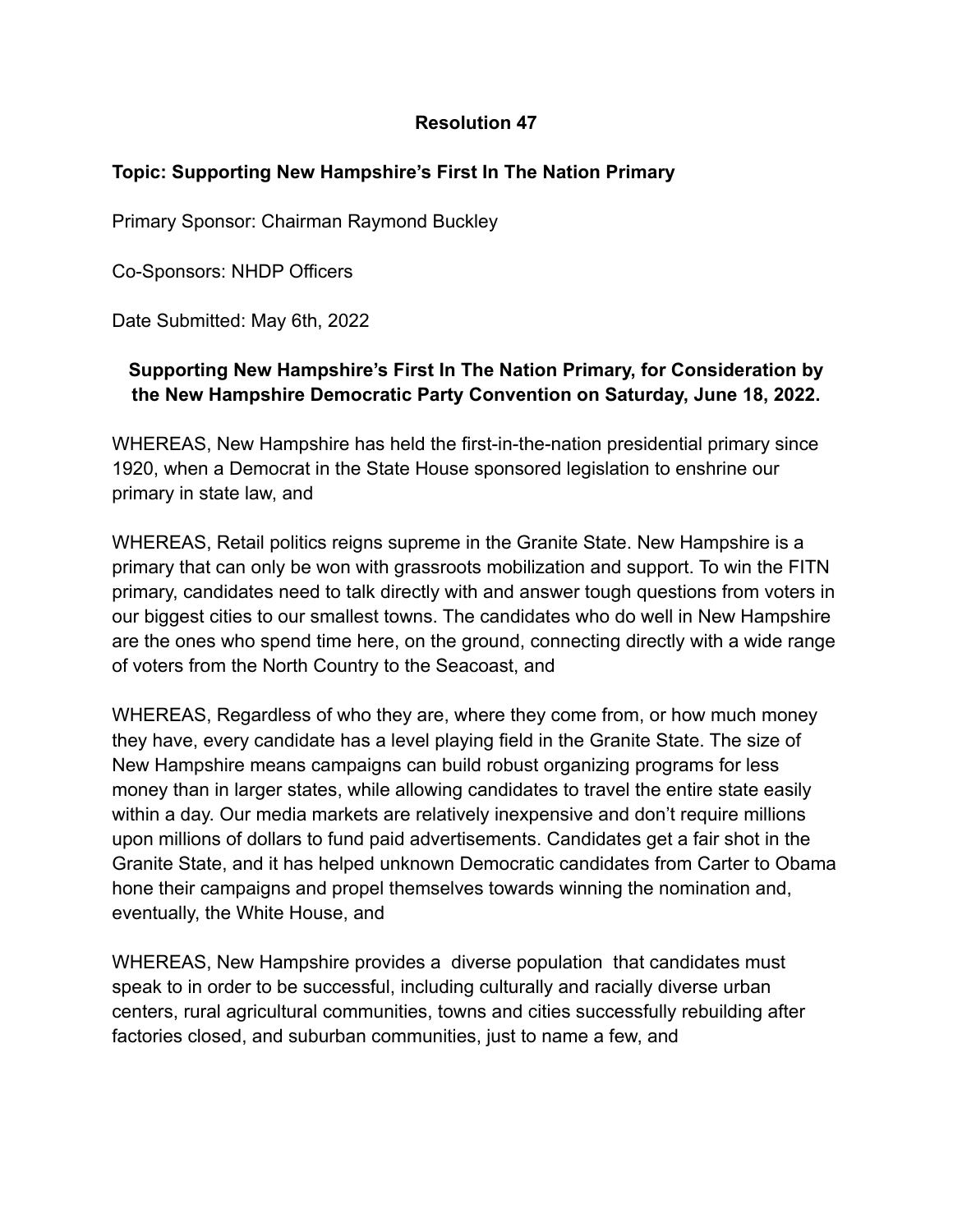WHEREAS, New Hampshire is one of the most purple states in the country with elections often decided by slim margins, meaning that candidates who do well here will be able to speak to those voters in the middle who are critical to securing the White House, and

WHEREAS, New Hampshire Welcomes makes it easy for Granite States to participate in our primary. With same-day party registration, a focus on making events accessible to all including those with disabilities, and dozens of party-sponsored events, voters in New Hampshire are able to interact one-on-one with the candidates, and it is why in 2020, we saw nearly 41,000 Granite Staters switch their voter registration to participate in our primary, and

WHEREAS, political discourse is ingrained in who we are in New Hampshire, with 400 members in the New Hampshire House of Representatives, statewide elections every two years, and over 4,000 local elected officials statewide, our high-information electorate consistently ranks in the top-five in voter turnout and is why Presidential candidates from both parties have found themselves to be stronger for having participated in the primary, and

WHEREAS, New Hampshire state law says that the presidential primary shall be on the second Tuesday in March, but that the Secretary of State must, if necessary, change the date to ensure that the New Hampshire primary will take place at least seven days before any "similar election" in any other state.

THEREFORE BE IT RESOLVED, the New Hampshire Democratic Party supports protecting New Hampshire's First-In-The-Nation Primary, and call on the Democratic National Committee to ensure the Granite State continues to do what it has done so well - prepare candidates to run through the primaries and for the Democratic Nomination before being elected to the White House.

BE IT FURTHER RESOLVED, We are confident that New Hampshire will retain our status as first in the nation, just as we have for the last century.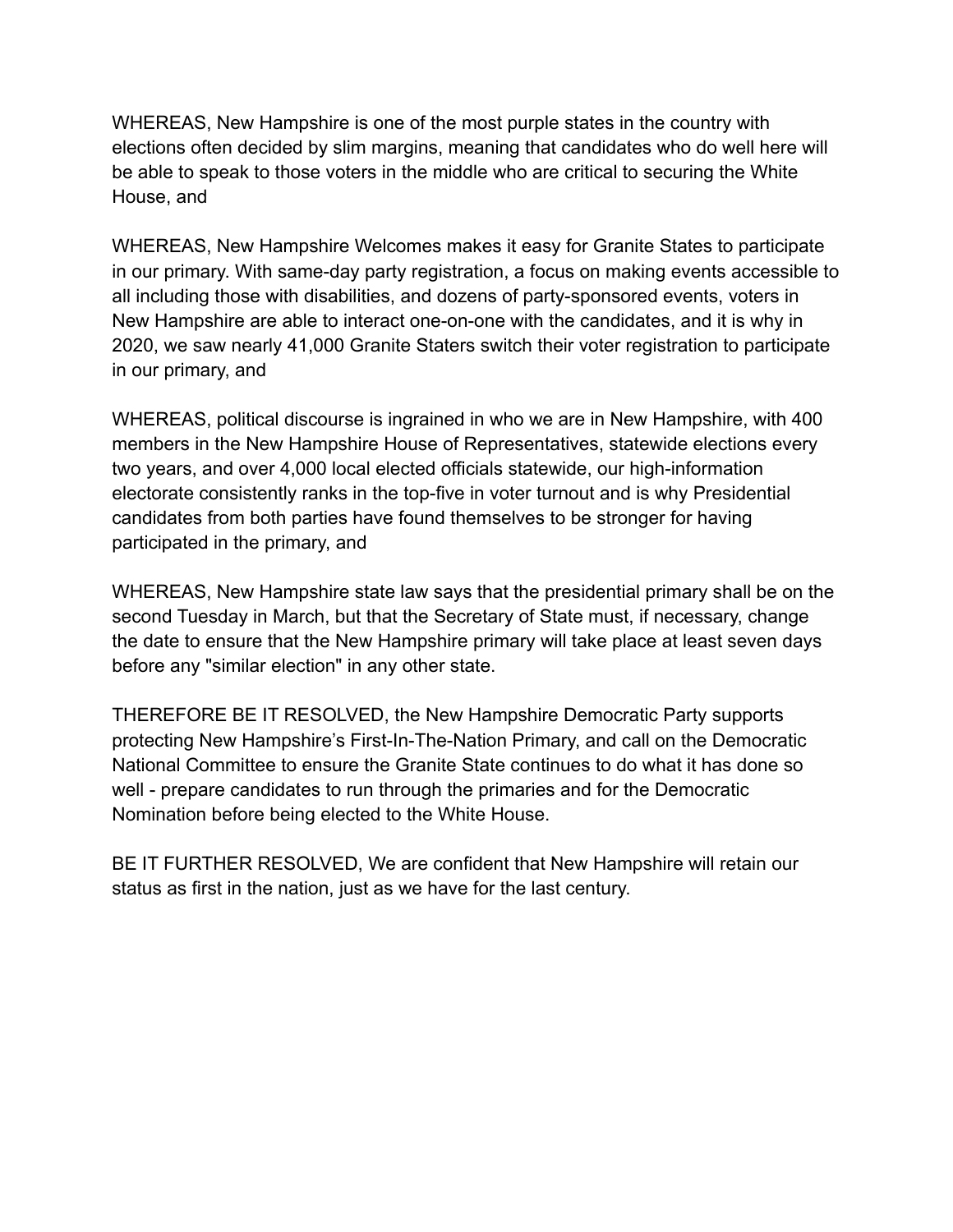# **Topic: A Resolution in Support of New Hampshire Workers and the Growth of Organized Labor in New Hampshire**

Primary Sponsor: Alan Raff

Date Submitted: May 9, 2022

# **A Resolution in Support of New Hampshire Workers and the Growth of Organized Labor in New Hampshire, for Consideration by the New Hampshire Democratic Party Convention on Saturday, June 18, 2022.**

WHEREAS, the gap between the rich and poor has reached levels not experienced since the Great Depression; and

WHEREAS, we believe, as New Hampshire Democrats, we should promote business development statewide by ensuring the availability of a well-educated, well-trained, and well-compensated workforce with competitive wages and benefits and the skills needed to compete in a globalized economy; and

WHEREAS, we believe in the advocacy of policies that promote a full-employment economy at wages high enough to allow working people to support their families, and help workers keep and improve their legal rights to safe, healthy, and fair working conditions; and

WHEREAS, we believe that the growth and expansion of organized labor in New Hampshire is essential for ensuring the future of the New Hampshire worker; and

WHEREAS, we believe that every worker has the right to join a union; and

WHEREAS, we believe that when working people come together in a union, they can negotiate for higher wages, better benefits, and working conditions, which are often neglected by employers; and

WHEREAS, we believe that restoring a minimum wage, establishing pay equity for women and people of color, instituting prevailing wage standards, and eliminating the misclassification of employees are critical to ensuring fairness and prosperity for New Hampshire workers; and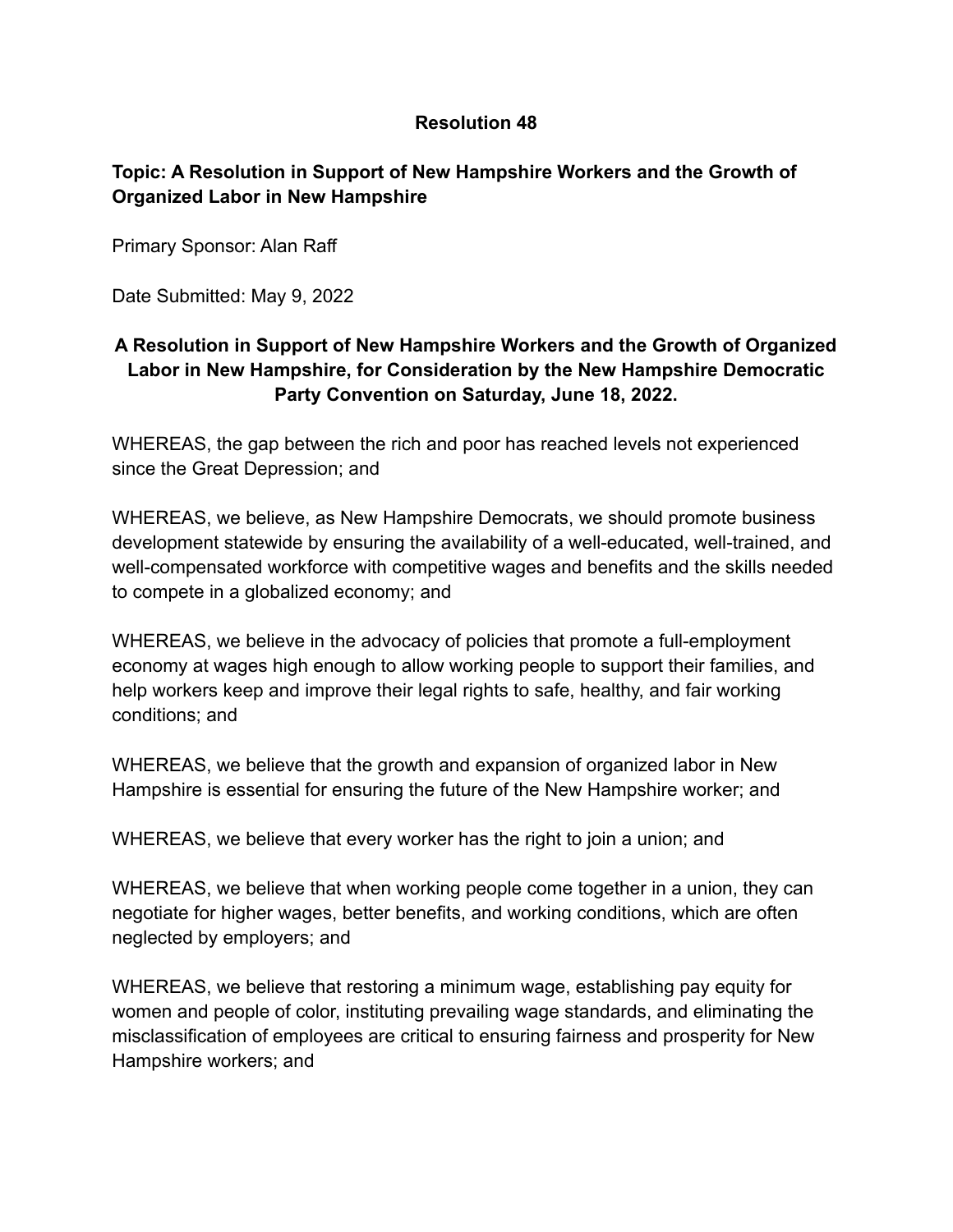WHEREAS, we must support the passage of legislation, such as the Protecting the Right to Organize Act of 2021, in order to update our outdated and ineffective labor laws, empower workers, and build back better; and

WHEREAS, it will require the New Hampshire Democratic Party's dedication to the above principles to effectuate the growth of the middle class and to create opportunities for New Hampshire workers; and

THEREFORE BE IT RESOLVED, that the 2022 New Hampshire Democratic State Convention supports the empowerment of workers, the growth and expansion of organized labor, and investing in New Hampshire's future, by supporting the New Hampshire working family.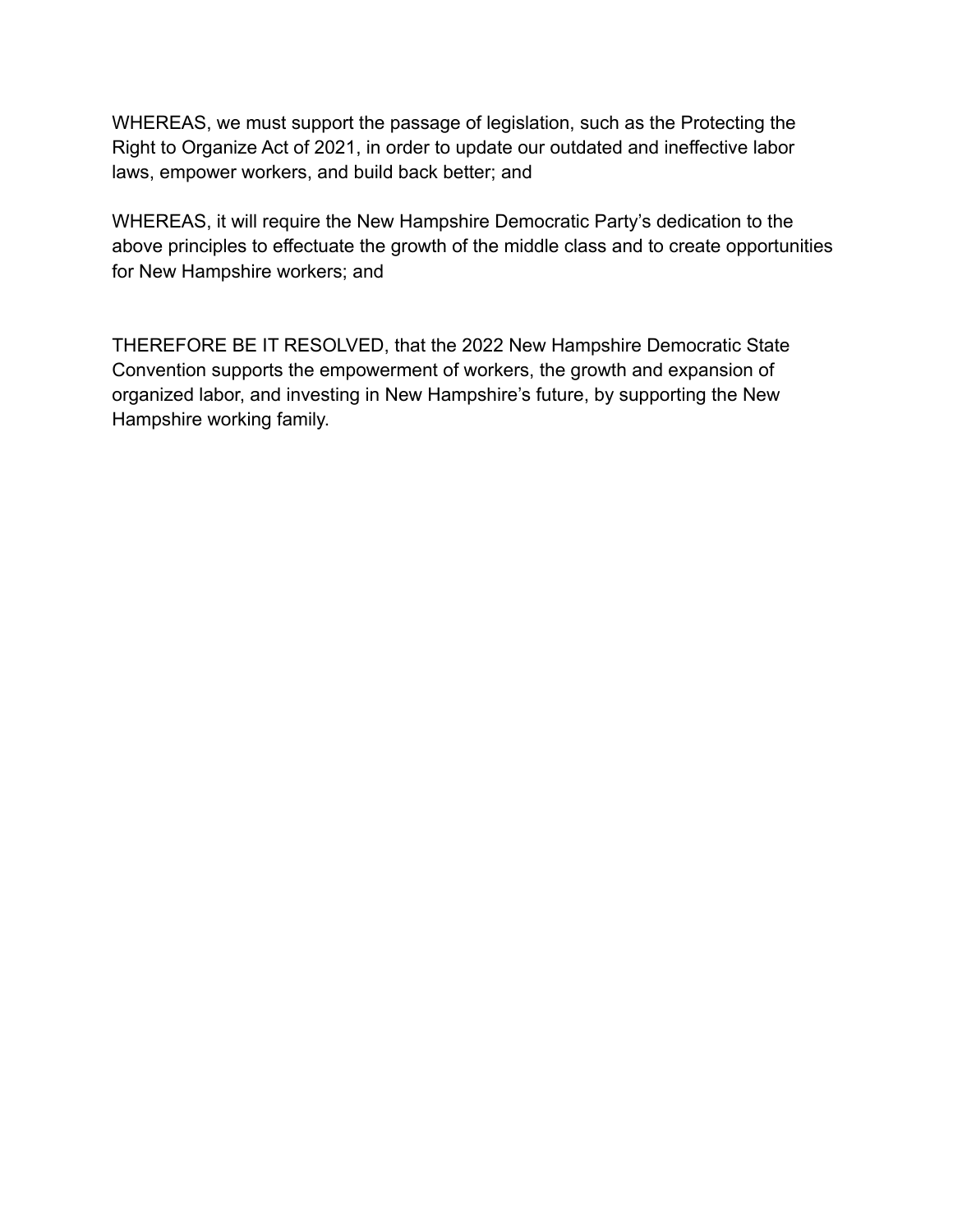## **Topic: A Resolution New Hampshire Rejects "Trump's Big Lie"**

Primary Sponsor: Hon. Kathy Sullivan

Co-Sponsors: Rep. Patty Cornell, Hon. Judy Reardon, Alan Raff, and Sean Doyle

Date Submitted: May 6th, 2022

# **A Resolution on New Hampshire Rejects "Trump's Big Lie", for Consideration by the New Hampshire Democratic Party Convention on Saturday, June 18, 2022.**

WHEREAS, In all 15 towns with warrant articles that would have eliminated voting machines — Alton, Campton, Fremont, Goffstown, Greenland, Hampton, Hopkinton, Hudson, Kensington, Loudon, Milton, Raymond, Rye, Salem, and Windham — voters uniformly rejected the Big Lie, the notion that New Hampshire's elections are not secure, and extremist Republican attempts to undermine our democracy and

WHEREAS, The New Hampshire Democratic Party Voter Protection team deployed over 50 poll observers over the past year to observe our local elections and;

WHEREAS, The Secretary of State has declared on numerous occasions that elections in NH are free and fair and;

WHEREAS, Republicans in the legislature have questioned the security of our elections by proposing legislation that would endanger the secret ballot, violate voters' privacy rights, and overturn how New Hampshire has conducted elections for decades by making same day registration more complicated and difficult and;

WHEREAS, Democrats strongly believe that everyone who lives in New Hampshire should be able to vote freely and fairly and;

THEREFORE BE IT RESOLVED, That New Hampshire Voters are rejecting Trump's Big Lie, and;

BE IT FURTHER RESOLVED THAT New Hampshire Voters are against the anti-military, anti-student, and anti-immigrant agenda the GOP is trying to force on the Granite State.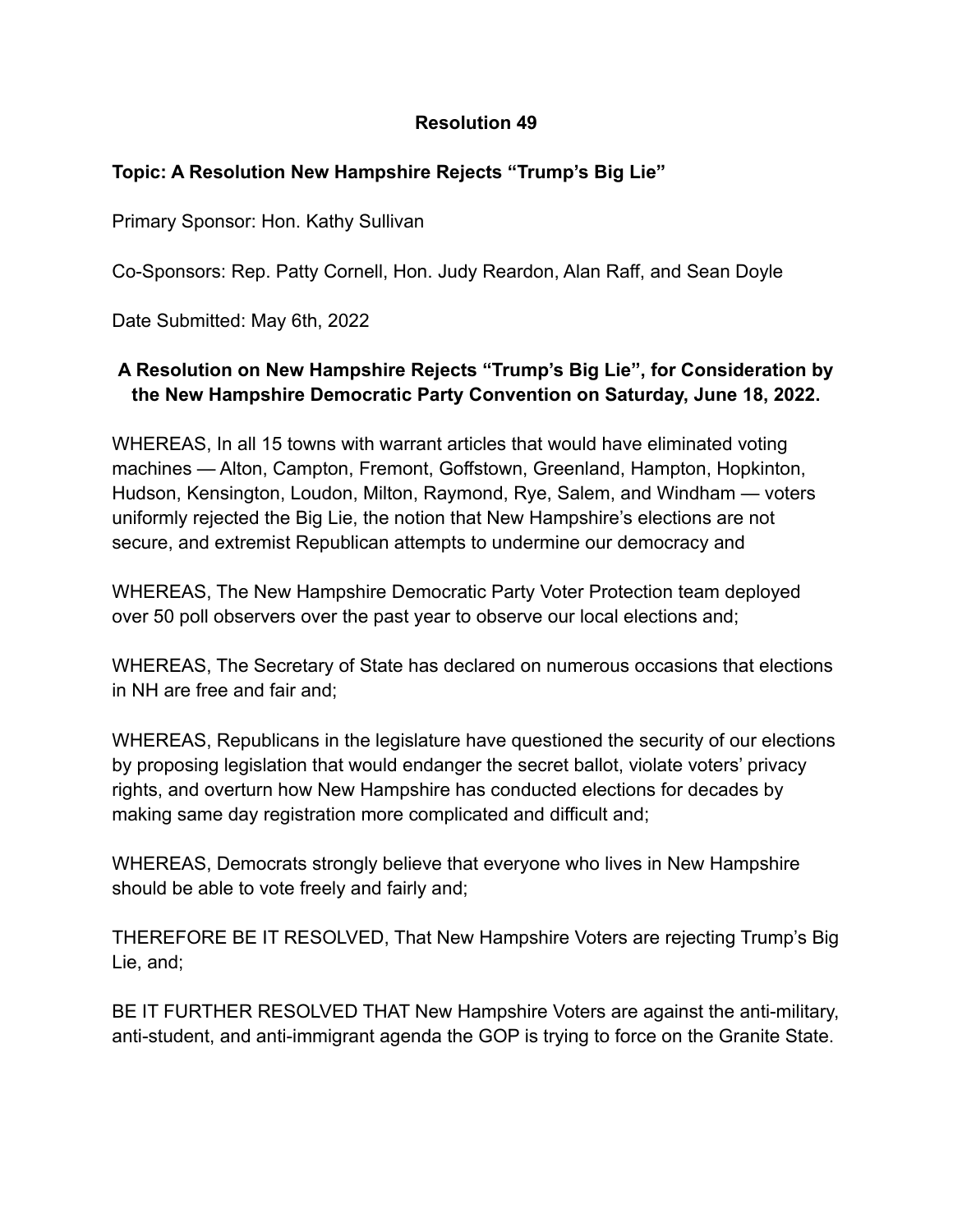# **Topic: Supporting President Biden and Calling for the End of Title 42**

Primary Sponsor: Sebastian Fuentes - NH State Delegate

Co-Sponsors: Alejandro Urrutia - Hudson Democrats, Clifton West - NH State Delegate, Carlos Cardona - Belknap County Delegate at Large State, Representative Maria Perez

Date Submitted: April 17th, 2022

# **A Resolution Calling For The Support Of Humane Immigration Police And The Support Of The Removal Of Title 42 By President Joe Biden, for Consideration by the New Hampshire Democratic Party Convention on Saturday, June 18, 2022.**

WHEREAS, the Democrats of New Hampshire understand that every human being has the right to seek asylum in a foreign nation,

WHEREAS, The Universal Declaration of Human Rights (Article 14), which states that everyone has the right to seek and enjoy asylum from persecution in other countries,

WHEREAS, The 1951 UN Refugee Convention and its 1967 Protocol, which protects refugees from being returned to countries where they risk being persecuted,

WHEREAS, Asylum seekers and refugees are entitled to all the rights and basic freedoms provided by the International Rule of Law,

WHEREAS, President Joseph Biden's plan to remove the use of Title 42 is widely supported by Democrats in New Hampshire, its continuation means family separations, trauma and violence against black, brown and immigrant communities.

WHEREAS, The Lankford-Sinema Immigration and Gonzalez- Golden seem to continue Trump Era immigration policies, preventing President Biden to end Title 42, causing detrimental effects on our asylum system, and putting at-risk individuals seeking violence and oppression from South and Central America, the Middle East and Eastern Europe immigrants will be affected,

WHEREAS, New Hampshire was, is and will be a State made from immigrants.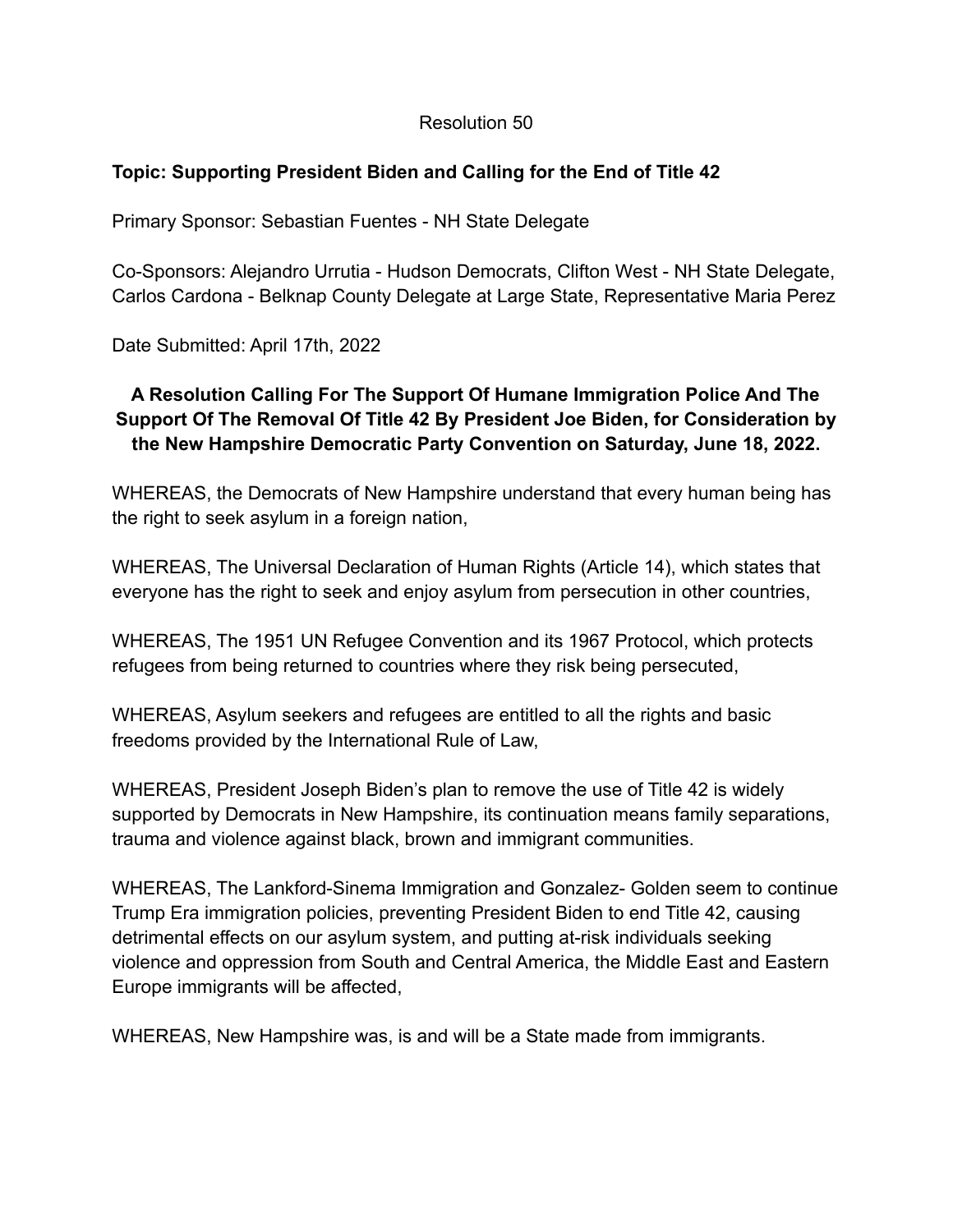THEREFORE BE IT RESOLVED, That upon passage of this resolution, the New Hampshire Democratic Convention supports the arrival of migrants seeking asylum in the United States and they should be treated as human beings regardless of race, ethnicity, religion or gender. We support humane immigration reform and we condemn all legislation directed at stopping migrants to seek asylum the legal way.

BE IT FURTHER RESOLVED, we urge the entire New Hampshire Congressional Delegation to support President Biden in his plan to end the Trump era policy of Title 42. The United States needs a real plan to increase capacity and resources to manage the needs of migrants seeking entry at the border, not a continuation of racist, misguided and inhumane policies.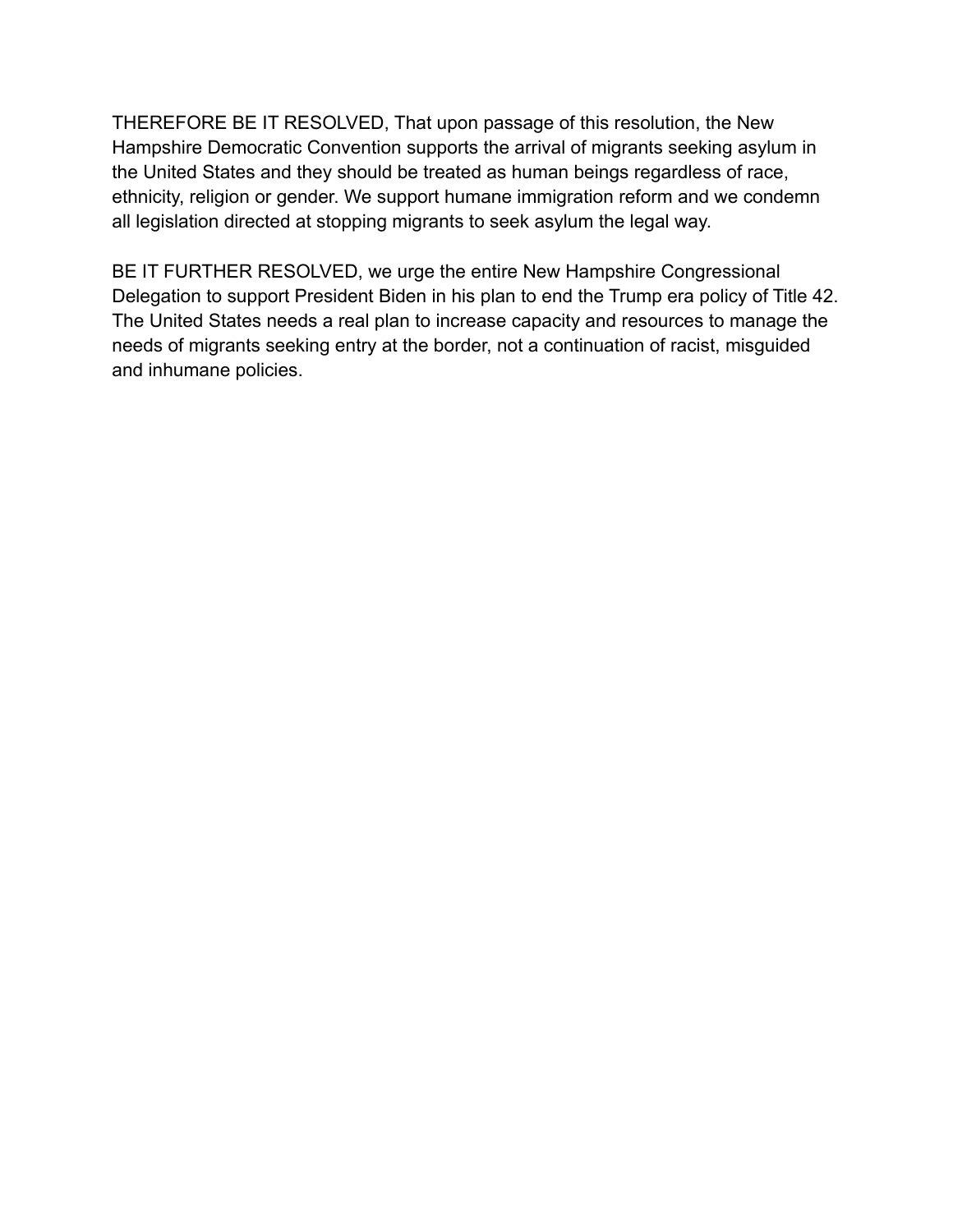#### **Topic: New Hampshire Supports Roe V. Wade**

Primary Sponsor: Sen. Donna Soucy

Co-Sponsors: Sen. Rosenwald, Sen. Perkins-Kwoka, Sen. Whitley, Sen. Prentis, Rep. Walner, Rep. Webber, Rep. Simpson, Rep. Altschiller, Rep. Elizabeth-Toll, and Rep. Marjorie Smith

Date Submitted: May 6th, 2022

# **A Resolution on Fighting for Roe, for Consideration by the New Hampshire Democratic Party Convention on Saturday, June 18, 2022.**

WHEREAS, For years, there has been a bipartisan consensus in New Hampshire that we must protect reproductive rights. and

WHEREAS, For weeks, mothers and doctors delivered testimonies to the New Hampshire legislature about the devastating experience of discovering a fatal fetal anomaly late in pregnancy. After hearing their powerful stories, a bipartisan majority in the New Hampshire House and Senate voted for HB 1609 — adding an exception for a fatal fetal anomaly to the Republican abortion ban. and

WHEREAS, The NH GOP ensured the ban had no exceptions for rape, incest, or fatal fetal anomaly. They also included mandatory ultrasounds for women seeking an abortion at any stage of pregnancy and felony penalties for doctors of up to seven years in prison for performing medically safe abortions and

THEREFORE BE IT RESOLVED, Justice Alito's draft decision to overturn Roe v. Wade reinforces, now more than ever, how crucial it is that we elect Democrats up and down the ballot in November who will always fight to protect Granite Stater's reproductive rights. And

BE IT FURTHER RESOLVED, When pro-choice majorities are elected in the State Senate and State House, New Hampshire must pass legislation codifying Roe v. Wade into state law so reproductive rights are always protected in the Granite State, no matter what happens in Washington. And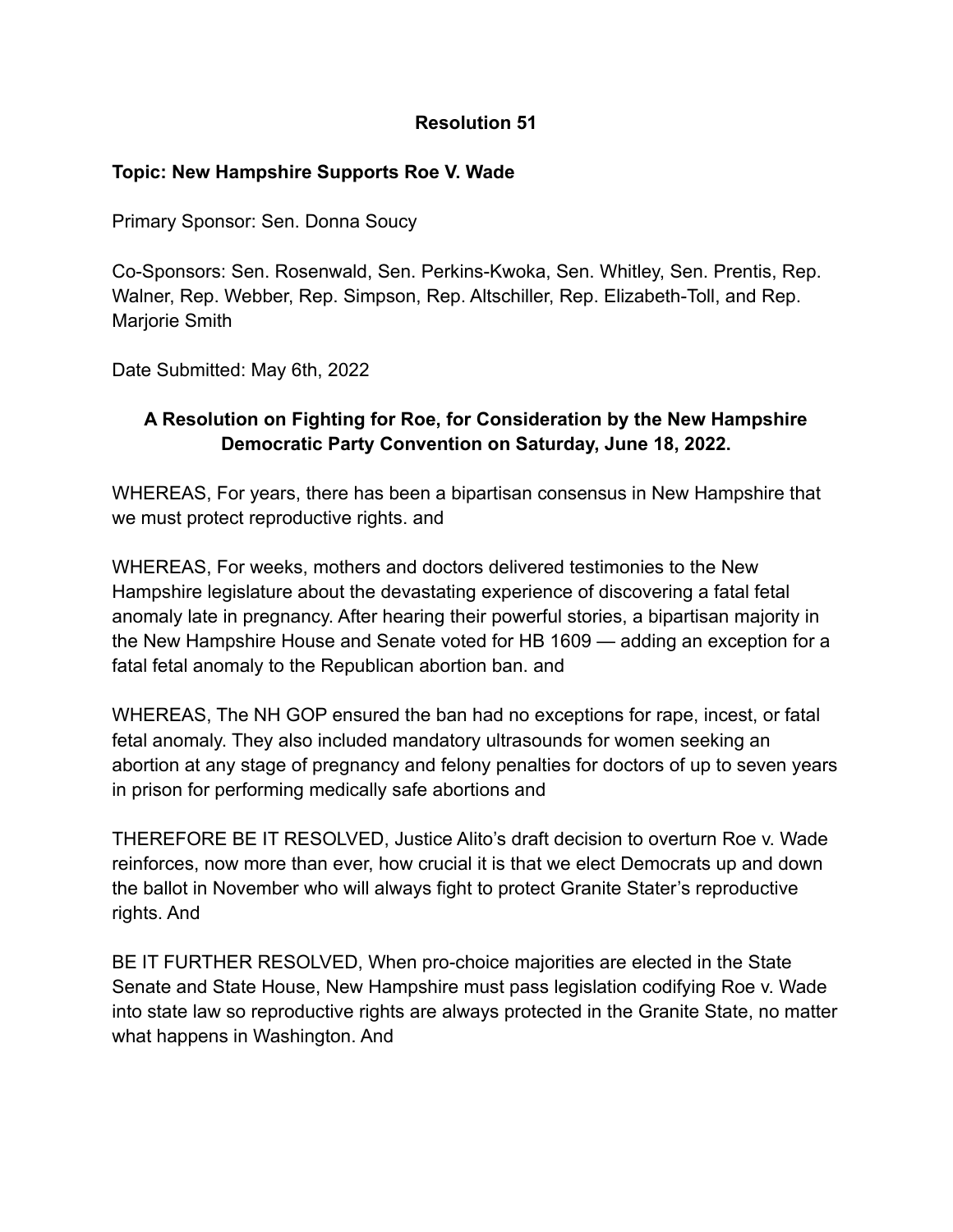BE IT FURTHER RESOLVED, That Governor Sununu signed the most extreme abortion ban in modern New Hampshire history and cannot be trusted to ensure that people in New Hampshire have access to reproductive health care. Pro-choice governors don't sign abortion bans into law.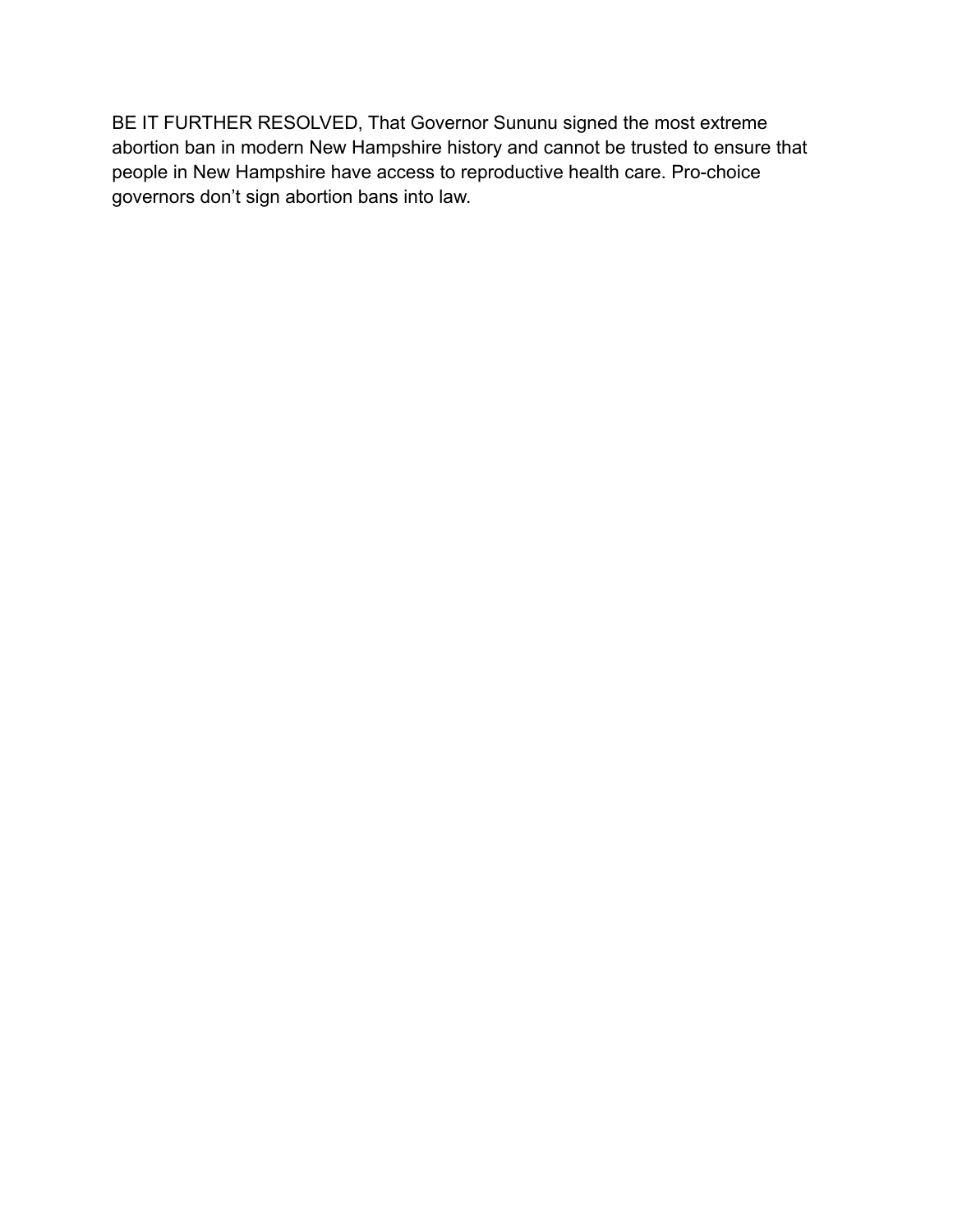## **Topic: Honoring Judge Ketanji Brown Jackson**

Primary Sponsor: Hon. Jackie Weatherspoon

Co-Sponsors: Sen. Melanie Levesque

Date Submitted: May 6th

# **A Resolution on Honoring Judge Ketanji Brown Jackson, for Consideration by the New Hampshire Democratic Party Convention on Saturday, June 18, 2022.**

WHEREAS, As the newest member of the highest court in the land, Justice Jackson will continue to defend the Constitution and the rule of law, and

WHEREAS, Her perspective is a welcome addition to the court, and her groundbreaking path serves as a symbol for young women and people of color across the nation, and

WHEREAS, While we celebrate this momentous occasion, Republicans are melting down seeing Justice Jackson confirmed. Senate Democrats ensured Justice Jackson was given the consideration she deserved, and her qualifications proved irrefutable, and

WHEREAS, Without Democrats like Senator Shaheen and Senator Hassan in the Senate majority, and President Biden in the White House, none of this would have been possible.

WHEREAS, this victory would not have been possible without the thousands of knocked doors, registered voters, and donations made in 2020, we were able to reach this milestone, and;

THEREFORE BE IT RESOLVED, That we celebrate the momentous achievement of Judge Ketanji Brown Jackson as she made history on April 7th, 2022 as the first Black woman & the first public defender to be confirmed to the U.S. Supreme Court,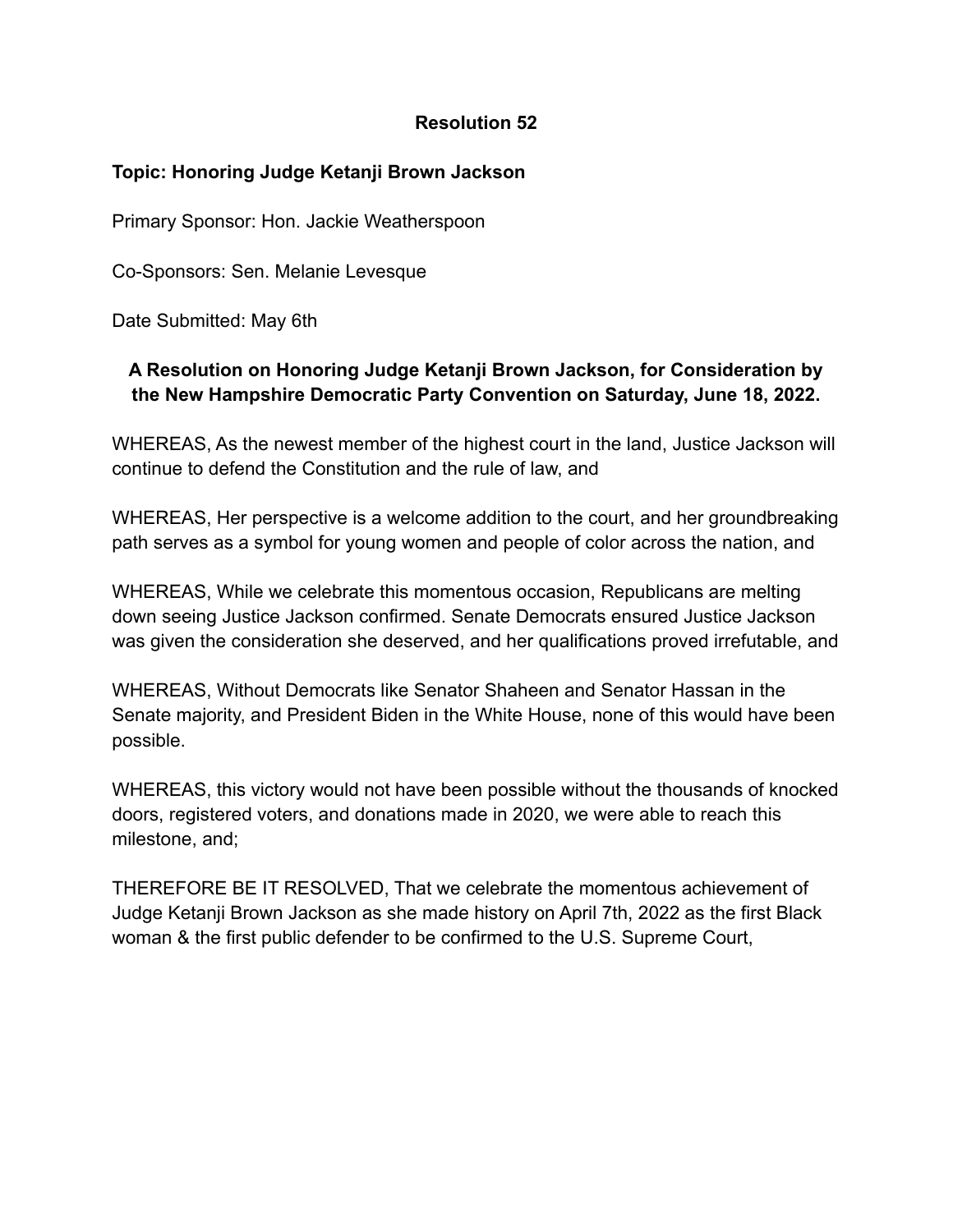## **Topic: Protecting the Rights of LGBTQ+ People**

Primary Sponsor: Officers of the Stonewall Democrats

Co-Sponsors: Ryan Richman, Chair; Representative Joshua Query, Vice-Chair; Selectwoman Molly Cowan, Treasurer; Crystal Paradis, Secretary; Jordan Applewhite, Member-at-Large; City Councilor Robbie Hinkle, Member-at-Large; and City Councilor Matt Gerding, Member-at-Large

Date Submitted: May 6th, 2022

# **A Resolution Committing The New Hampshire Democratic Party to Protecting the Rights of LGBTQ+ People, for Consideration by the New Hampshire Democratic Party Convention on Saturday, June 18, 2022.**

WHEREAS, there is an ongoing and pernicious effort by members of the Republican Party to erode and ultimately eliminate the civil rights of LGBTQ+ people in the state of New Hampshire; and

WHEREAS, members of the Republican Party have three times attempted to pass a ban on transgender athletes playing on teams that align with their gender, and three times have been defeated by a bipartisan majority; and

WHEREAS, an attempt was made to repeal New Hampshire's ban on conversion therapy and was defeated by a bipartisan majority; and

WHEREAS, a bipartisan majority of the legislature is in favor of preserving existing protections for the civil rights of LGBTQ+ residents of New Hampshire and expanding those rights until they achieve parity with the rights of all other New Hampshire citizens; and

WHEREAS, in 2020 New Hampshire has nearly 60,000 LGBTQ+ residents over the age of 18, and

WHEREAS, in 2020 New Hampshire has nearly 8,000 youth who are LGBTQ+, with even more identifying as something other than cis/straight, and